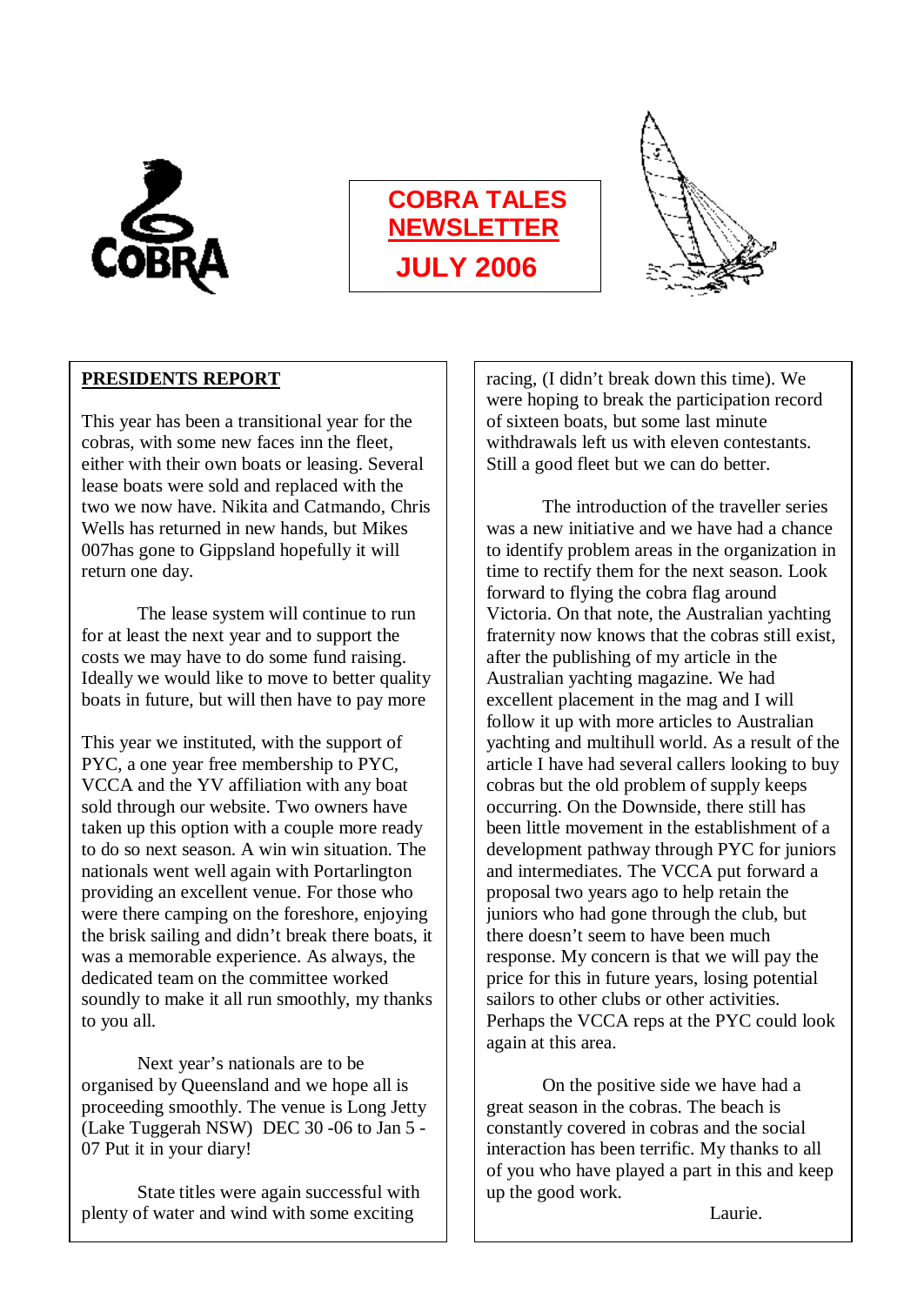Thanks Laurie

Tune in to the yachting Victoria radio station SEN 1116 at 1116 on the AM dial at 755 am every Saturday morning

Now for some more reports etc…

#### **COBRA SOCIAL LIFE**

The past few months have been very quiet on the social front with the only event being the bowling held after the AGM. Twenty four people attended with a battle for highest score ensuing. With the benefit of the Geriatric retired bowling gene kicking in, Laurie won overall. Lisa Bolton was the highest placed female with  $6<sup>th</sup>$  overall and Jayson Badrock winning the junior's at  $7<sup>th</sup>$  overall.

We would normally be looking at running a Car rally at this time of year however some people have raised concerns with rising petrol costs and an alternative function is being investigated. We are planning to have a restaurant outing prior to the start of the season, more details to come.



| Name           | game 1 | game 2 | overall |
|----------------|--------|--------|---------|
| Laurie         | 129    | 157    | 286     |
| John B         | 135    | 143    | 278     |
| David          | 148    | 115    | 263     |
| Peter          | 98     | 156    | 254     |
| Lisa Bolton    | 129    | 122    | 251     |
| Jayson         | 109    | 132    | 241     |
| Sue            | 137    | 104    | 241     |
| <b>Rick</b>    | 94     | 140    | 234     |
| Colin          | 94     | 133    | 227     |
| <b>Nick</b>    | 104    | 101    | 205     |
| <b>Russell</b> | 87     | 116    | 203     |
| Wes            | 98     | 103    | 201     |
| Stan           | 101    | 100    | 201     |
| Johnny Bolton  | 82     | 113    | 195     |
| Kim            | 99     | 95     | 194     |
| Andrew         | 97     | 97     | 194     |
| John O         | 87     | 107    | 194     |
| Robbie         | 89     | 104    | 193     |
| David G        | 85     | 97     | 182     |
| Amanda         | 90     | 85     | 175     |
| Anne           | 59     | 110    | 169     |
| Lisa Badrock   | 66     | 96     | 162     |
| Cane           | 76     | 77     | 153     |
| Georgie        | 58     | 64     | 122     |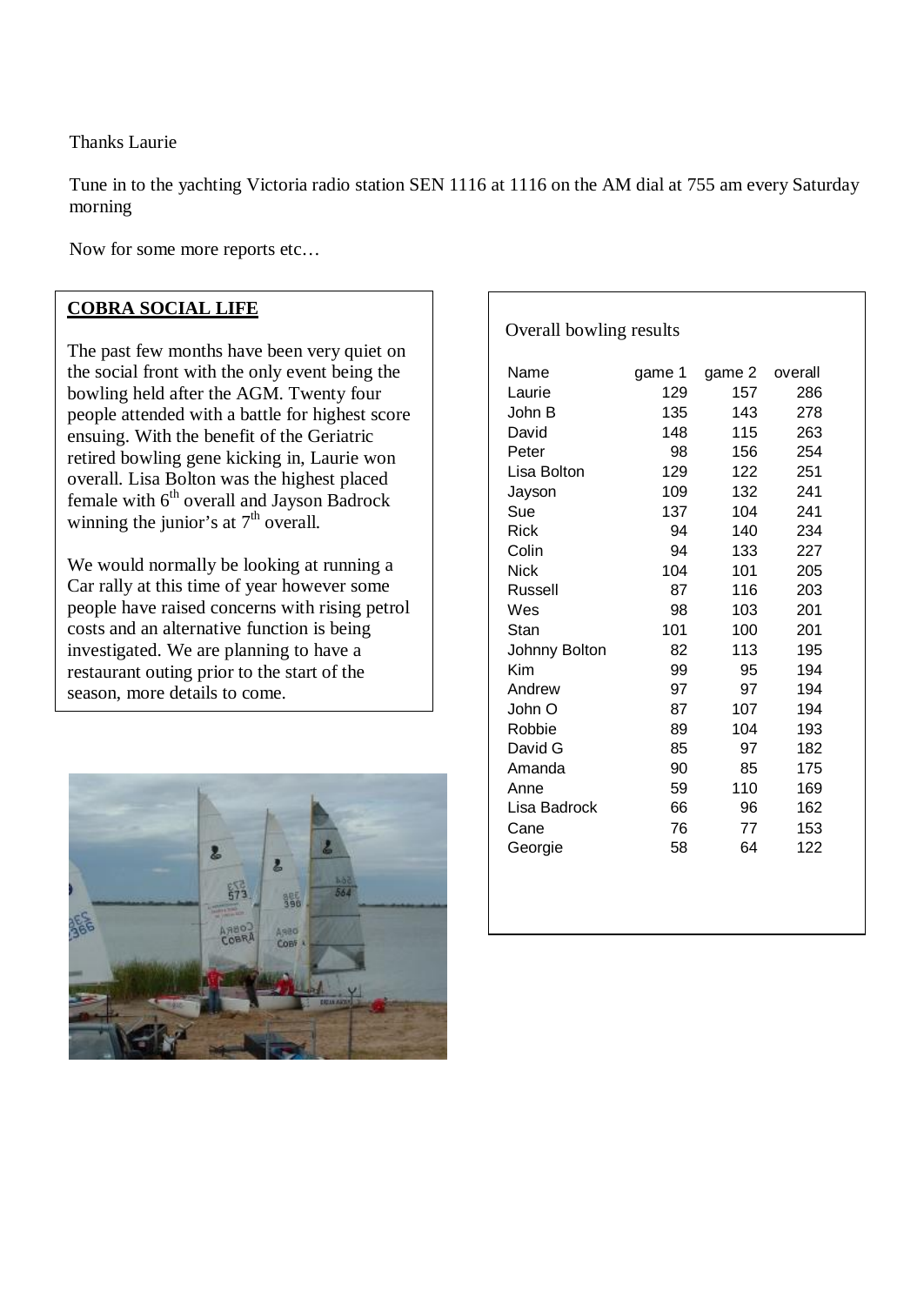#### **STATE FINALS REPORT**

 start of racing 'Scream" was something to be The low down on the cobra state racing, well being months ago now,(it seems like years) as I jog my memory for indiscretions and highlights to put this report together my comprehensive notes at the time, have since been misplaced so I will do my best. At the reckoned with but with new skipper and new crew. (Good work Wes). Laurie and Johnie used a few tactical manouvres to take second place in front of David and Lisa. It was great to see some junior crew on board. Johnie Georgie and Maddy really did great, with Georgie making her mark as winning crew in the handicap. The look on John's face was priceless when he realised they got second in the fourth race.

 night / sing along. It' surprising how many Our personal thanks go to Colin for making an effort for his crew. We all know you weren't to well. It just shows solid teamwork. Stan and David had some rather close teamwork of their own with the them almost in each other's pockets. Stan even gave David the helm. It's always a terrific meal at the pub with Laurie taking out the local meat tray raffle, with which he promoted a BBQ would be cobra idols we have after a few drinks and the right music. The younger set, (Thornhills and gang) had there own sing along, I believe, which included card nights around an open fire. We had new blood on the water with Brian and Val. They started our social set with a great sing along night complete with all trimmings. (Thanks guys).

Seeing fubar on the water was great but I personally saw her a lot from behind. Dan's great stories around the campsite put a boat history into perspective for us newcomers, but even with that beautiful paintjob Cath and Dan

just couldn't get her past fourth place. (Keep trying guys).

Mal and Maddy were strong contenders as usual, tussling it out for first place with David and Lisa, with crews and skippers all working hard on four races. There were the usual nervous jitters on the eve of the last race, the decider between two likely candidates of which one decided an early night would be good strategy. (We all missed you at the camp fire Wesley).

Congratulations to David and Lisa, (Team Ronstan) for taking home the state titles. (Great job guys).

Some upheavals, as usual, with Scream Niketa and Turbo all exploring the murky depths. We had our share of murky weather too, with a great red dust storm taking over one afternoon, but us sailor types…

…we recover strongly, rising early, clean our boats down, fine tune the rigging, ready to peg back the rivals on the next sunny day of racing, which is where I must leave it now as the memory fades and more details evade me. Please feel free to check the placings at our website

regards Kim.

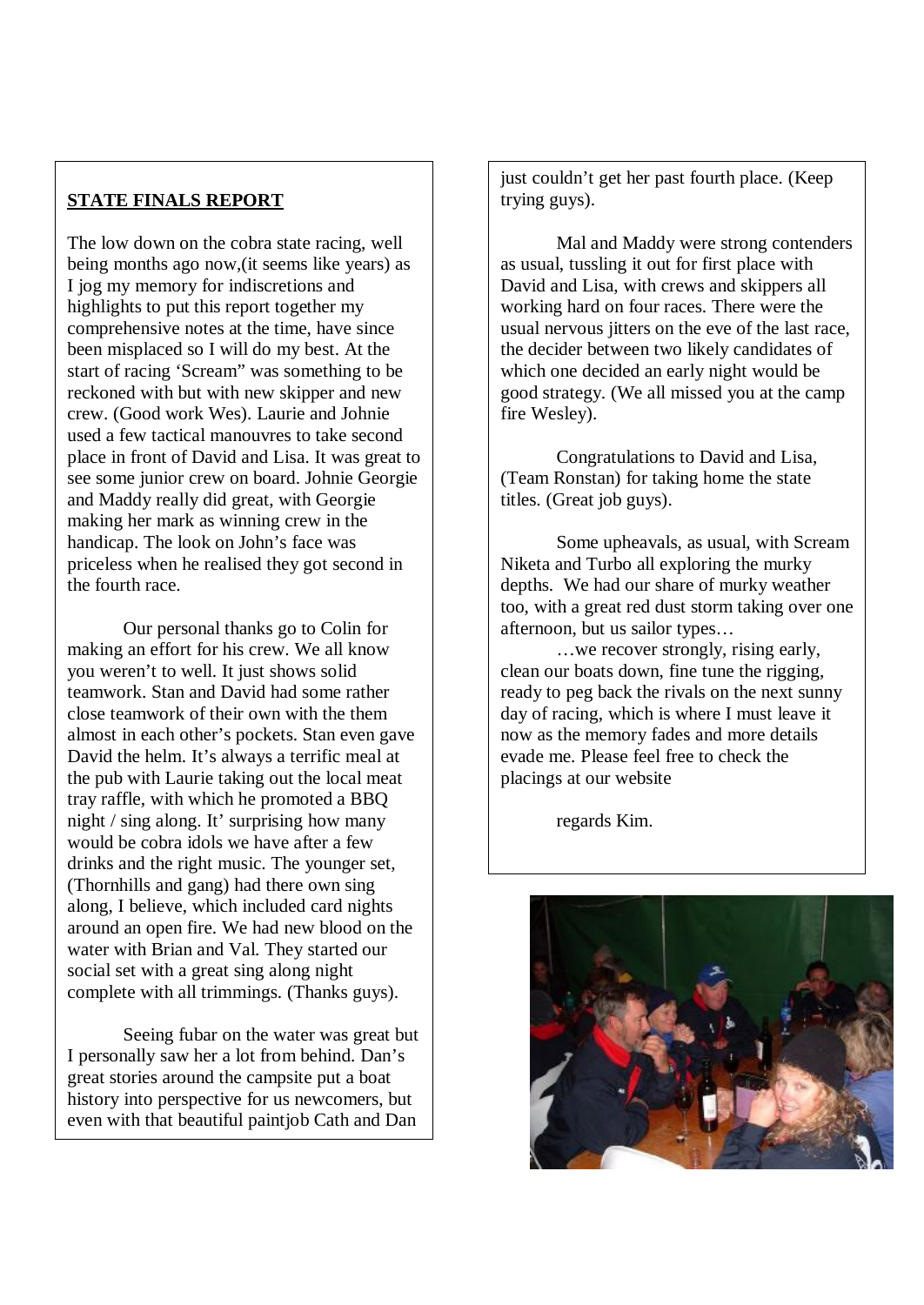*From The Skipper Of Venom Comes The Poisoned Pen*



# THE MISSING LINK?

**Since time immemorial, Man has pondered his origins. There have been several theories put forward, some promoting the idea that we have evolved from single cell organisms that were formed in primordial cess pits. (The sort of thing you find around Berwick) The favoured progression is that of single cell to aquatic creature that became amphibious, then fully land based and that Man evolved through the apes to Homo-erectus and Homosapien.** 

**However at Lake Boga this Easter we may have discovered important evidence that our path may have been more directly linked with the amphibious water creatures.** 

**Late on the Saturday night into the wee hours of Sunday morning, a strange creature was found mingling with the sailors. We were unable to communicate successfully with it as the only sounds it seemed to be able to make were strange gurgling noises. By observation it seems to be able to move quickly across the water at times with a weird humming noise and we believe when swimming it is quite proficient. Because of its vaguely humanoid characteristics and a remarkable similarity with a known Cobra sailor, we have called it the Malfish. We know that it is a fish rather than a human as when discovered it was** 

**COMPLETELY LEGLESS !** 

COLIN.

costs.

**Remember how we said keep watching this space for car rally clues?** 

**… Well !!!** Don't worry about it 'cos I'ts been cancelled due to rising petrol

**But !!! Watch out for an up coming restaurant night!!!**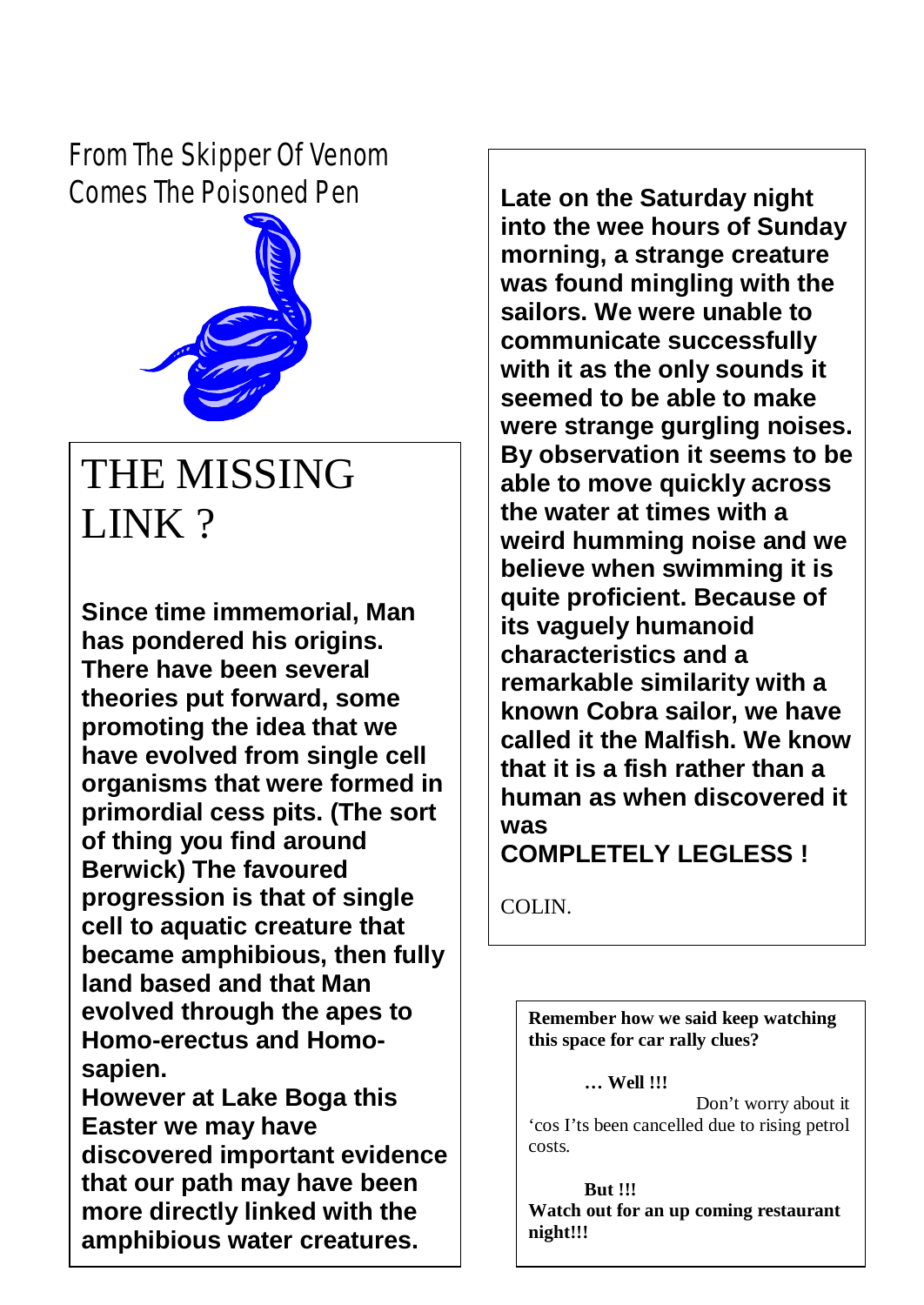**COBRA SAILORS BEWARE!!!!! DUE TO ANOTHER FRUSTRATING SEASON THIS MAN HAS DECIDED THAT HE WILL PULL OUT ALL STOPS TO WIN A RACE. IT IS BELIEVED THAT HE WILL BE PLACING THIS SIGN AT THE BACK OF HIS BOAT HOPING THAT SOME ONE MAY BE BEHIND HIM AND ABLE TO SEE IT.** 

WE ARE NOT SURE OF THE WHEREABOUTS OF THIS MAN, AS HE DID NOT ATTEND THE LAST PRESENTATION AND IT IS BELIEVED HE MAY OF SPAT THE DUMMY DUE TO HIS POOR PERFORMANCE.



What's this? Answering back to the poisoned pen ?

Thanks Colin and Malfish

#### **GOING FASTER WITH STUART SCOTT**

#### **Victorian Cobra Catamaran Association Spring 1991**

Its time to think of all those little adjustments and repairs the boat might need in preparation for this season. With this in mind all you will need to do is wipe down the cobwebs and get it wet.

We all know the best part of sailing is telling the yachtsman's "fishing" story, about the time we read the 90deg wind shift about to come, or the time you came into a crowded buoy rounding and passed four boats, or even just survived a race in 30 knot winds with tight shy

#### reaches.

Well how do we do this consistently?

The answer is not in your bath tub with your rubber duck, -or watching the fastest spider weave another cobweb on your boat. It's out on the water racing against other boats or one on one sailing.

*We* all know our weaknesses. They can be highlighted in race conditions by others passing you or just in fun sailing, or when you feel uncomfortable controlling the boat in one direction or feel the boat is more like a submarine than a piece of wood floating on top of the water.

The pleasure of sailing, like anything else,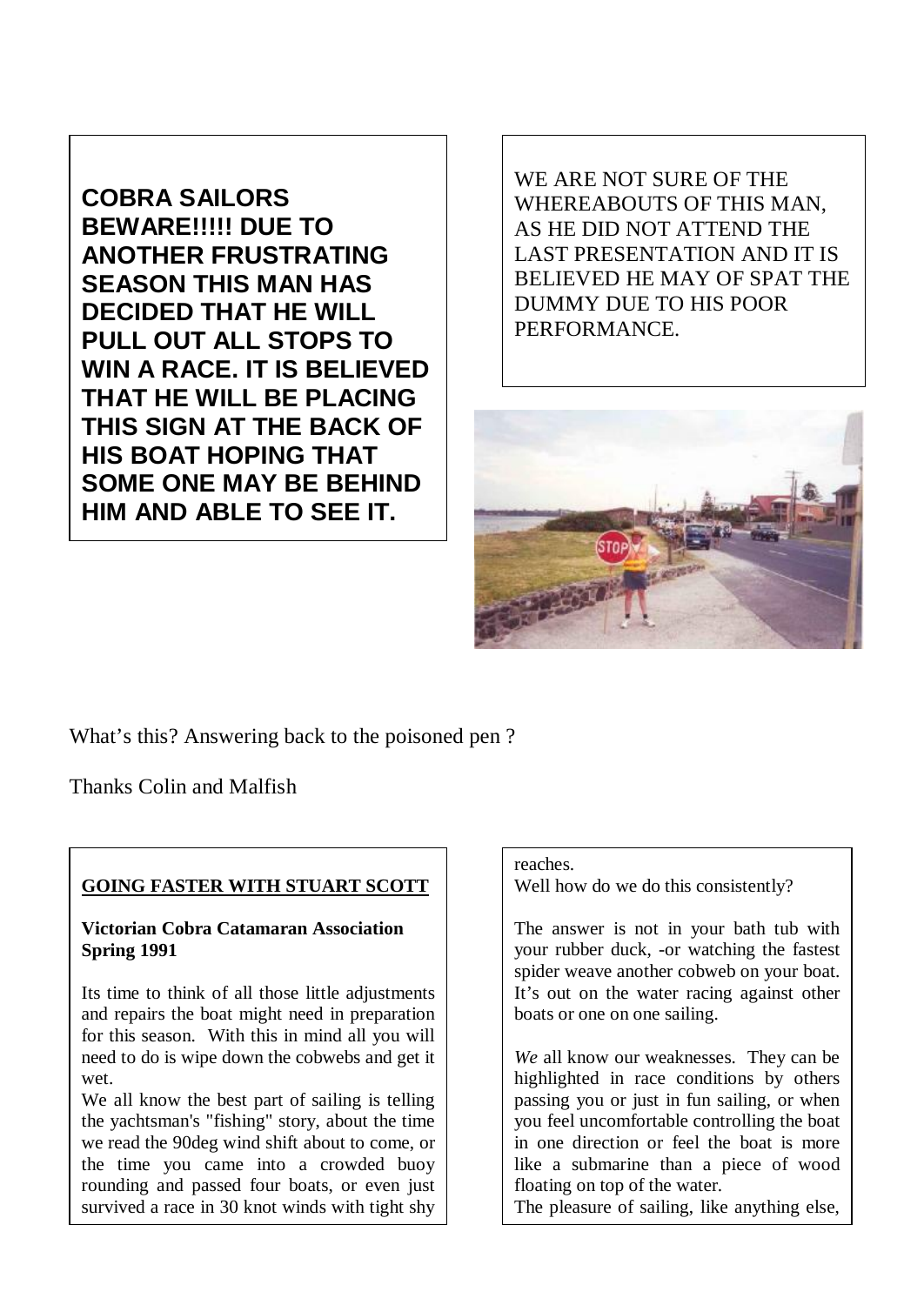is in improving and eventually winning, or being able to control the boat in certain conditions.

In order to improve there are four main areas which we can break sailing into; the first two of which are covered in this feature.

#### 1. SETTING UP

Aligned hulls the bow is wider than the transoms at the centre point and that from the tip of the bow to the centre point of the opposite hull transom on both sides are even.

Aligned rudders - that they are square from leading edge to trailing edge. Misalignment is noticeable if you have a heavy tiller or a lot of turbulence coming from the rudders.

Smooth and efficient foil shapes - both rudders and centreboards should be smooth and free of defects.(a little filler goes a long way)

Quick and efficient sheeting systems - sheets that can be easily accessible and run quickly in both light and heavy airs. ie: I have 8mm mainsheet and 6mm Kevlar jib sheet, all other sheets are the minimum I can use without cutting my fingers off.

Rig tension -very individual character for each boat and sail, but as a guide you shouldn't need a 16 stone gorilla to pull the forestay on, but don't have it too loose to cause the jib to sag.

Diamond tension - that when the mast is rotated the windward stay doesn't flog needs tightening; or if your leach from the top down to about batten 6 is hooking - you need to loosen the diamonds. As a very good guide, the spreader arms should be set square and the diamonds done up firm but not tight.

Minimum weight the boat should be at or below 80kg.

#### 2. SAIL TRIM

Flowing telltails - the aim is to have all

streamers flowing horizontally. If a) the windward streamer is not flowing say fluttering upwards, then you are pointing too high, or your sail is to full pull your downhaul on, outhaul on or just pull the mainsheet on. b) your leeward streamer isn't flowing  $\sim$  fluttering upwards, then you are bearing away too much, or "bag up" your sail, let some downhaul off, outhaul off, or let out some mainsheet. These principles are for upwind performance.

For reaching you are trying to "belly-up" your sail, let out/loosen downhaul, outhaul, pull centre-boards up until tiller becomes heavy, rotate mast, loosen mainsheet & jib sheet. Now we've done these adjustments look at your telltails. The main telltails that need to be flowing are the leeward ones, and, in particular the telltails that are nearest to the mast or the luff of the jib. The ideal setting would be to have all telltails flowing but concentrate on the leeward ones first, you will then find that all of a sudden the leach telltails will flow and then the windward ones will. By making adjustments to your sheeting systems the above can be done.

Crew weight  $\sim$  the ideal weight is below 20 stone for most conditions, however if you are regularly sailing in heavy conditions a crew weight over this will make the boat easier to handle.

Crew weight & boat trim - the aim in any conditions is to have the windward hull just bouncing on top of the water with only the bigger waves breaking over the bow and riding up to the front beam. To do this both skipper and crew must move together and keep close to each other. It is no use having the skipper sitting at the transom and the crew sitting/trapezing past the front beam, when trapezing both skipper and crew should be rubbing shoulders.

Sheet tension - sheets should be pulled on until most or all creases are out of your sails, keeping in mind "flowing tell tails".

Steering - steering should be an even, smooth and gentle action, reading the gust and